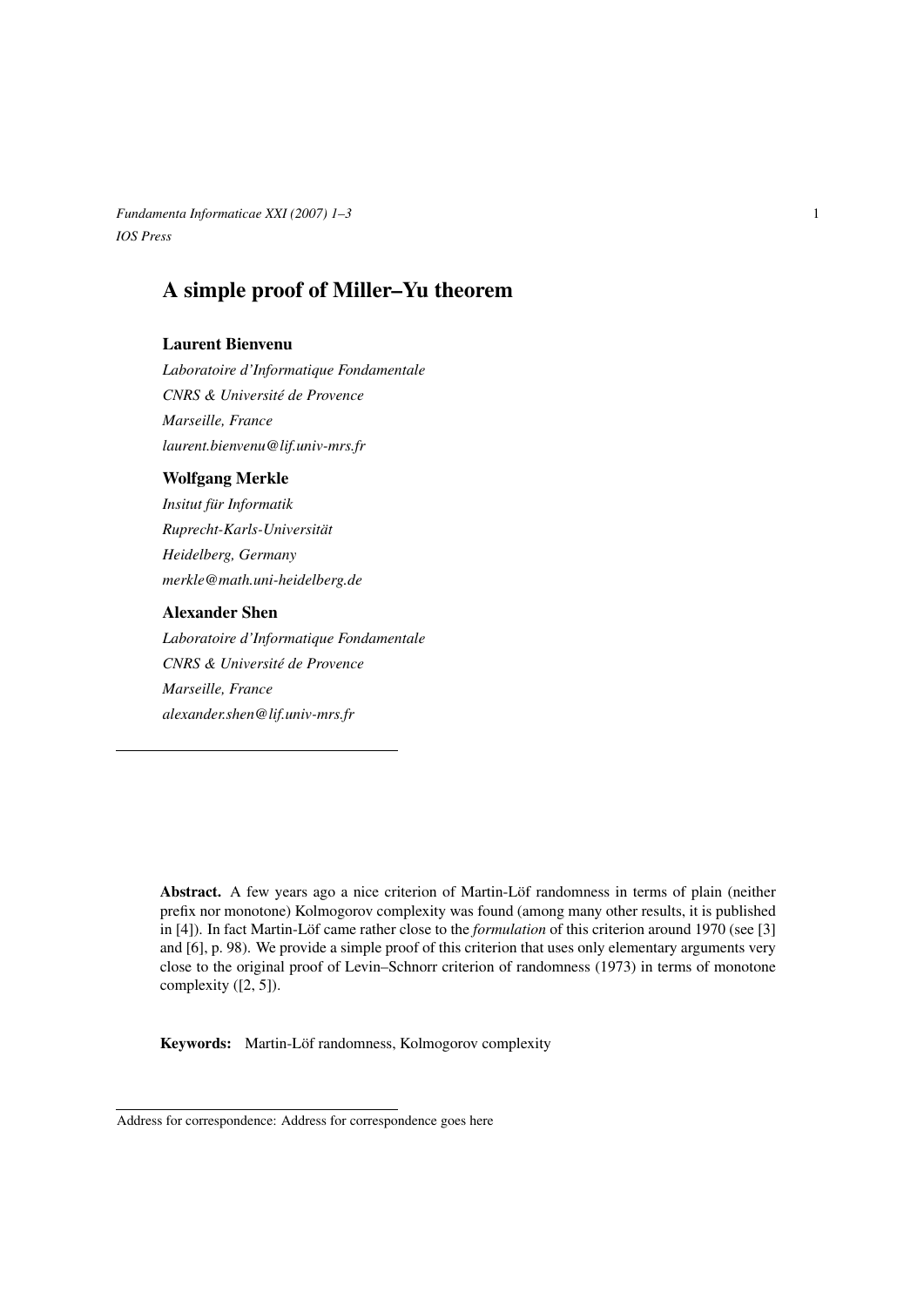**Theorem 1.** A. Let  $f: \mathbb{N} \to \mathbb{N}$  be a total computable function such that  $\sum 2^{-f(n)} < \infty$ . Then for every random sequence  $\omega$  there exists a constant c such that

$$
C(\omega_1 \ldots \omega_n | n) \geq n - f(n) - c
$$

for all  $n$ .

**B**. There exists a total computable function  $f: \mathbb{N} \to \mathbb{N}$  such that  $\sum 2^{-f(n)} < \infty$  and for every non-random sequence  $\omega$  and for every c there exists n such that

$$
C(\omega_1 \ldots \omega_n | n) < n - f(n) - c
$$

(We consider binary sequences  $\omega_1\omega_2 \dots$ ; the randomness means Martin-Löf randomness with respect to the uniform distribution on Cantor space  $\Omega$ .)

Theorem 1 implies that for some computable function f (with  $\sum 2^{-f(n)} < \infty$ ) the condition

$$
C(\omega_1 \ldots \omega_n | n) \geq n - f(n) - O(1)
$$

is necessary and sufficient for  $\omega$  being random.

#### Proof:

A. For a given c let us consider a set  $U_c$  of all strings x such that

$$
C(x|n) < n - f(n) - c
$$

where *n* is the length of x (denoted by  $l(x)$  in the sequel). It is enumerable. The total measure of all corresponding intervals  $\Omega_x$  is less than  $2^{-c}\sum 2^{-f(n)}$ . (Here  $\Omega_x$  stands for the set of all sequences that have prefix x.) Indeed,  $U_c$  contains at most  $2^{n-f(n)-c}$  sequences of length n, and the total measure of corresponding intervals is  $2^{-c}2^{-f(n)}$ .

Therefore, if  $\omega$  has prefix in every  $U_c$ , then  $\omega$  is not random.

**B.** A universal randomness test is an algorithm that generates for every  $c = 1, 2, 3, \ldots$  a sequence of strings

$$
x(c,0), x(c,1), x(c,2) \ldots
$$

such that for every c the total measure of all intervals  $x(c, i)$  (for  $i = 0, 1, 2...$ ) [i.e., the sum  $\sum_i 2^{-l(x(c, i))}$ ] does not exceed  $2^{-2c}$ , and for every nonrandom sequence  $\omega$  and every c one of the strings  $x(c, i)$  is a prefix of  $\omega$ .

Note that for technical reasons it is convenient to use bound  $2^{-2c}$ . We may also assume without loss of generality that: (1) x is total, i.e.,  $x(c, i)$  is defined for all c and i; (2) the intervals are listed in non-decreasing length order, i.e., that  $l(x(c, 0)) \le l(x(c, 1)) \le l(x(c, 2)) \le \dots$  for any c. Indeed, to achieve (1), we may add infinitely many "dummy" intervals with small total measure; to achieve (2), we may split any interval into many small intervals without changing the total measure or the subset of  $\Omega$ that is covered.

Then for each c and n we have finitely many strings of length n in the sequence  $x(c, \cdot)$ , and there is an algorithm that produces the list of all these strings given c and n. Let  $m(c, n)$  be the total measure of corresponding intervals (i.e.,  $2^{-n}$  times the number of strings). So we have

$$
\sum_n m(c, n) \le 2^{-2c}
$$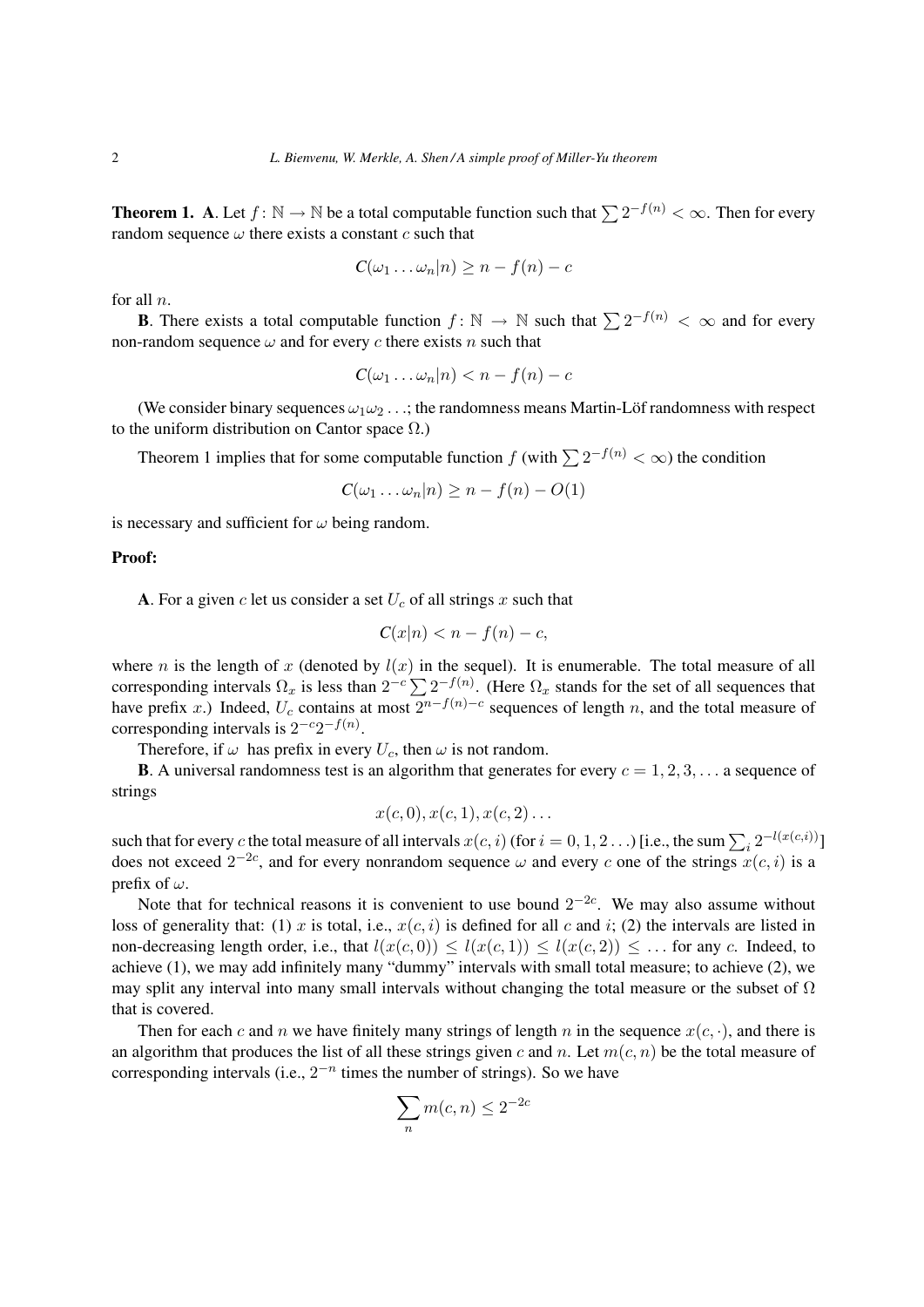for every c.

Now consider the function  $f$  defined by the equation

$$
2^{-f(n)} = \sum_{c} 2^c m(c, n).
$$

Since each  $m(c, n)$  and even the sum  $\sum_n m(c, n)$  does not exceed  $2^{-2c}$ , the right hand side is a computably convergent computable series and  $f$  is a computable real-valued function. (In the statement we require f to be integer-valued, but this evidently does not matter, since we can replace f by its integervalued approximation.) Let us check that  $f$  is the function we have looked for. First,

$$
\sum 2^{-f(n)} = \sum_{n,c} 2^c m(c,n) \le \sum_c 2^{-2c} \le 1.
$$

On the other hand, any string of length n in the sequence  $x(c, \cdot)$  is uniquely and computably determined by c and the ordinal number of this string among  $2^n m(c, n)$  of them. Therefore, its Kolmogorov complexity does not exceed

$$
2\log c + \log(2^n m(c, n)) + O(1) \le 2\log c + n - f(n) - c + O(1).
$$

(since the sum  $\sum_{c} 2^c m(c, n)$  does not exceed  $2^{-f(n)}$ , the same is true for each term). Recall that every nonrandom sequence has prefix among those strings for every c (and some n); since  $c - 2 \log c$  can be arbitrarily large, we get the statement B.

 $\Box$ 

Remark 1. One may wish to improve the statement B by replacing the conditional complexity by the unconditional one. (A similar replacement for A makes it weaker.) To get the same bound for unconditional complexity, we need to estimate the number strings of length *at most n* in the sequence  $x(c, \cdot)$ . The same bound would work if we knew that the number of strings of length less than  $n$  in this sequence does not exceed the number of strings of length  $n$  if the latter is not zero. This also can be easily achieved by splitting intervals (replacing some string u by all its continuations of a given greater length).

Remark 2. One can use similar ideas to get a characterization of randomness in terms of time-bounded Kolmogorov complexity, see [1] for details.

## References

- [1] Bienvenu, L., Merkle, W.: Reconciling data compression and Kolmogorov complexity, *International Colloquium on Automata, Languages and Programming (ICALP 2007)*, 4596, Springer, 2007.
- [2] Levin, L.: The concept of random sequence, *Doklady Akademii Nauk SSSR*, 212, 1973, 548–550.
- [3] Martin-Löf, P.: Complex oscillations in infinite binary sequences, Z. Wahrscheinlichkeittheorie verw. Geibiete, 19, 1971, 225–230.
- [4] Miller, J. S., Yu, L.: On initial segment complexity and degrees of randomness, *Transaction of the American Mathematical Society*, to appear.